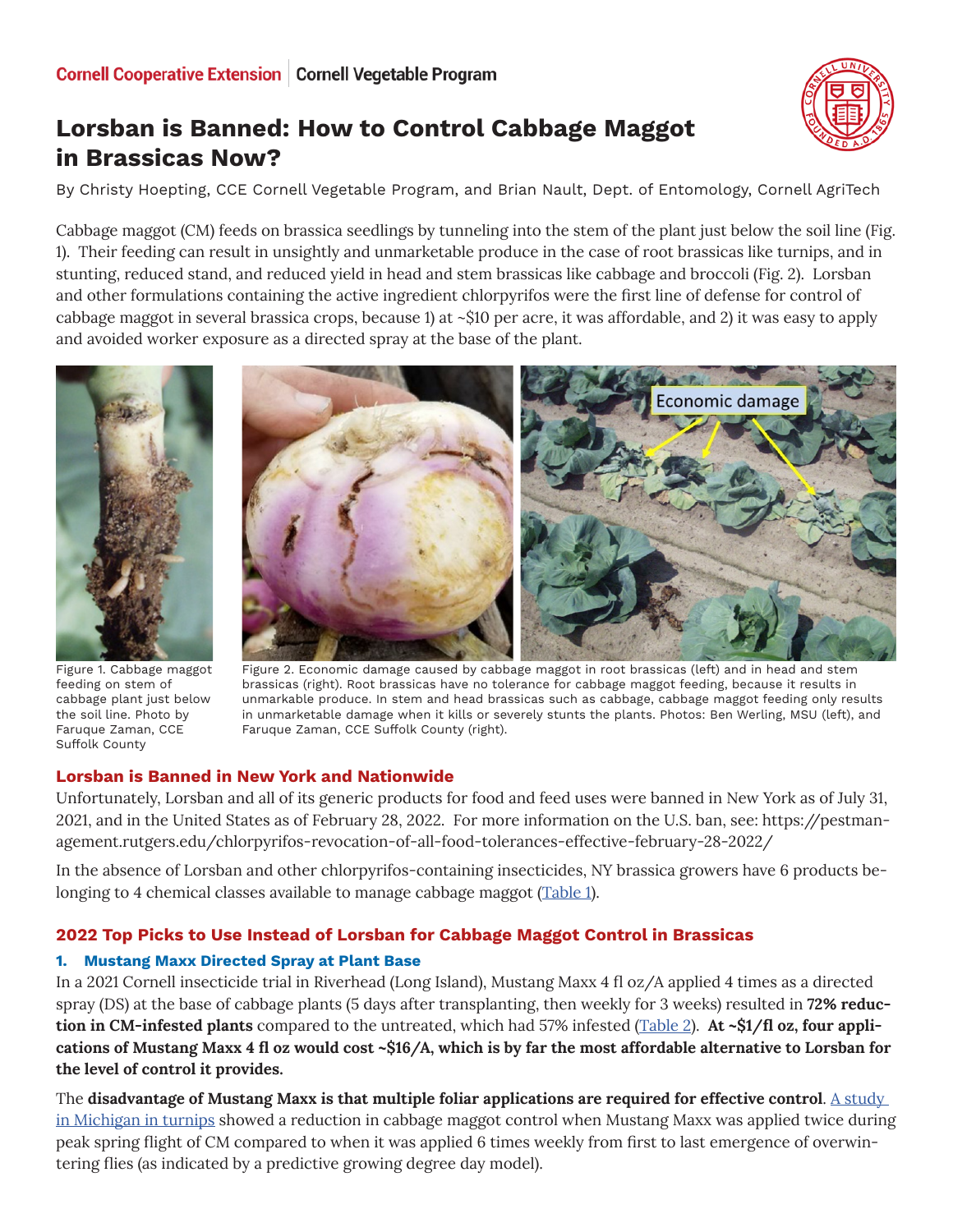**Currently, Mustang Maxx is only labeled for control of cabbage maggot in radish, rutabaga and turnips.** However, it is labeled on head and stem brassicas (e.g. cabbage, broccoli, Brussels sprouts, etc.) for management of other insect pests including worms, thrips, and flea beetles. **Cornell is working with FMC to acquire a Section 2(ee) label expansion for both Mustang Maxx and Hero** (a.i. in Mustang Maxx + bifenthrin) to include use against cabbage maggot in head and stem brassicas. Ideally, both will be available soon for the 2022 growing season.

#### **2. Verimark Tray Drench**

In a 2021 Cornell trial in Riverhead, Verimark 13.5 fl oz/A applied as a tray drench (TD) resulted in **~56% reduction in CM-infested plants** compared to the untreated (57% CM-infested). In 2020, Verimark 13.5 fl oz/A TD treatment was followed by a DS treatment 14 days after planting, which resulted in 55% reduction in CM-infested plants under very high pressure (untreated: 91% CM-infested). CM control using these Verimark TD treatments was not significantly different than control provided by Lorsban in 2020 and Mustang Maxx in 2021 ([Table 2\)](#page-5-0). **Verimark 13.5 fl oz/A TD also provided excellent control of worm pests and flea beetles** in Riverhead trials (data not shown). **While Verimark 13 fl oz/A costs ~\$105/A and might be considered too expensive for cabbage maggot control alone, growers should consider the 4-6 weeks of worm pest and flea beetle control that it will also provide.** If worm and flea beetle pressure are likely to require control, Verimark may be an excellent and affordable choice. If a follow up DS application is warranted, the cheaper Mustang Maxx could suffice. Verimark is **relatively safe for handlers** as it does not carry a signal word and has minimum PPE requirements (e.g. handlers do not need to wear gloves).

### Tray drench application can be tricky.

The Verimark label requires that the rate/A be divided by the number of plants/A, which is then multiplied by the number of plants per tray to figure out how much Verimark to apply per plug transplant tray. The label suggests that watering be stopped 24 hours before treatment of trays and that applicator figures out how much water volume per tray is required to thoroughly drench the tray without the solution running out the bottom. The Verimark solution is applied over the foliage and may be followed with a second application of water to wash it off the leaves into the soil media; again without having the solution run out the bottom of the tray). **Treated transplants should be transplanted within 72 hours of treatment.** Since plant population can vary considerably, the rate of Verimark 13.5 fl oz/A applied to each individual plant could range from 0.0006 fl oz (21,780 plants/A with 24" row x 12" plant spacing) to 0.0018 fl oz (7,260 plants/A, 36" row x 24" plant spacing). In the Riverhead trials, Verimark was applied at 0.0008 fl oz/plant.

# Tray drench is the best application method.

A California study showed that Verimark 13.5 fl oz/A DS application had 3-times more CM-infested plants than the TD application ([Table 4\)](#page-6-0). This **trend of much improved cabbage maggot control with TD over DS application** was also observed in the same trial with Radiant 10 fl oz/A ([Table 4\)](#page-6-0) and in several other trials (data not shown). In a 2021 Oakfield on-farm trial, Verimark 6.5 fl oz/A DS had numerically 30% more CM-infested plants than the 6.5 fl oz/A rate transplant water (TW) application, although neither were significantly better than the untreated ([Table 3\)](#page-6-0). In other studies (data not shown), TD applications of Verimark had less CM infestation/damage than TW applications. In the 2021 Oakfield trial, DS application of high rate of Verimark 13.5 fl oz/A (\$105/A) had numerically 43% fewer CM-infested plants than the 6.5 fl oz/A rate (\$51/A), suggesting that **rate matters. Overall, best control of cabbage maggot with Verimark is achieved with 13.5 fl oz/A applied as a try drench.**

# **Other Products**

#### **Radiant SC**

This product is labeled for application as a **directed spray at the plant base (DS) using 100 gpa**. Radiant is labeled for suppression only of cabbage maggot. In Cornell trials, **Radiant DS resulted in 22 to 51% reduction in CM-infested plants compared to the untreated** with no rate relationship between 5 – 10 fl oz/A ([Table 2](#page-5-0), [3\)](#page-6-0). It was generally not as good as Lorsban, but Radiant 5-10 fl oz/A DS was **similar to Verimark 13.5 fl oz/A DS** in a 2021 Oakfield trial ([Table 3\)](#page-6-0) and in a California trial [\(Table 4](#page-6-0)). Radiant 10 fl oz/A (~\$70/A) is slightly cheaper than Verimark 13.5 fl oz/A and **should provide worm control**. Radiant **will not control flea beetles**.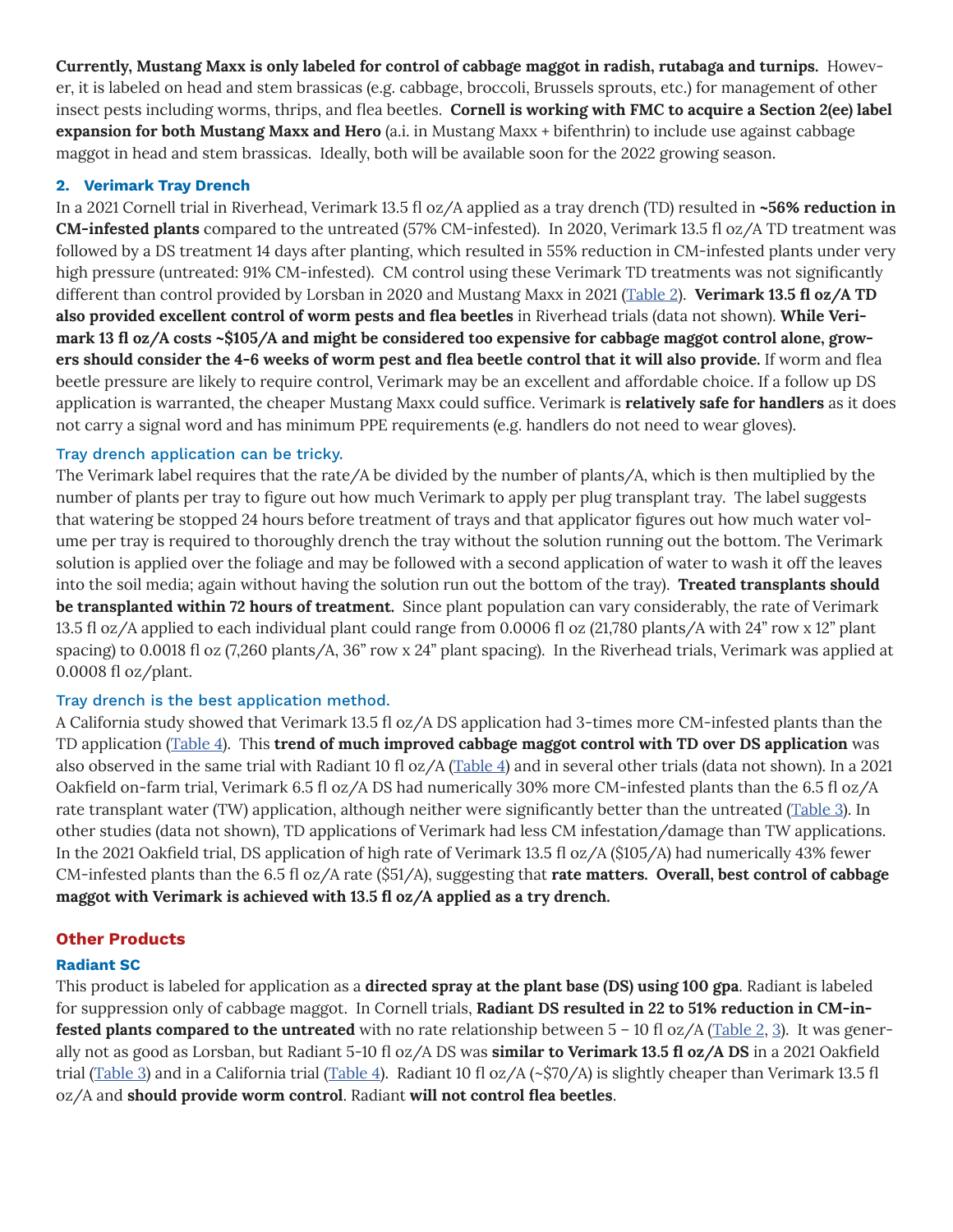#### **Coragen**

This product is also labeled for suppression only of cabbage maggot. In a 2021 Oakfield on-farm trial, **Coragen 5 fl oz/A in transplant water (TW) was not significantly different than the untreated** for CM-infested plants ([Table 3\)](#page-6-0). In other trials (data not shown), it was generally less effective than Verimark. However, Coragen is **one of the more affordable options at ~\$11/A (5 fl oz)**. It also **provides worm control, does not carry a signal word and requires minimal PPE**. Coragen **will not control flea beetles**.

#### **Diazinon**

In a 2021 Oakfield on-farm trial, Diazinon AG500 3 qt/A applied in transplant water (TW) resulted **in 93% reduction of CM-infested plants** compared to the untreated and was **by far the best treatment with the longest residual activity in any of the Cornell trials** ([Table 3](#page-6-0)). The major disadvantage of this treatment is that it **poses significant risk for worker exposure and requires extensive PPE** including respirator with organic vapor cartridges, chemical resistant footwear, chemical resistant gloves made of barrier laminate or viton, and goggles/face shield. Unfortunately, the **safer option of applying Diazinon AG500 3 qt/A as a broadcast spray pre-plant incorporated to 3-4 inches (PPI), was not effective** ([Table 3](#page-6-0)). It also is **federally-restricted use**, which means that the operator of the tractor pulling the transplanter must be a certified pesticide applicator. **Diazinon AG500 3 qt/A TW resulted in 46% stunting 25 days after planting** in the 2021 Oakfield trial (data not shown). Although the plants eventually grew out of the stunting, it seems backwards to apply a treatment that may cause stunting in order to protect the crop from an insect that can cause stunting. Diazinon costs ~ \$60/A and **does not control other common insects like flea beetles and worms**.

#### **Head and Stem Brassicas Can Tolerate Some Cabbage Maggot**

Root brassicas have a low tolerance for cabbage maggot, because the feeding damage renders radishes and turnips unmarketable. Alternatively, in head and stem brassicas, unless plants are severely infested to the extent that stand is reduced or stunting reduces marketable yield, **minor CM feeding damage does not cause yield reduction or economic losses** (Fig. 3). In the Cornell trials, even though % CM-infested plants in many of the treatments was not significantly lower than in the untreated, the severity of the root damage was significantly less than the untreated and generally minor (e.g. < 3 out of 10 scale) [\(Table 2](#page-5-0)). In the 2021 Oakfield trial, less than 10% of the cabbage plants were stunted from CM in any treatment ([Table 3](#page-6-0)). For example, even if a product is not perfect at controlling CM and kills only 65% of the maggots, 2 or 3 maggots feeding per stem is much less damaging than 6 or 9. Therefore, **unless cabbage maggot pressure is high, chances are that any of the products listed in Table 1 would provide adequate control of CM in head and stem brassicas**, provided they are applied correctly.



Figure 3. Minor feeding damage (left) from cabbage maggot is not likely to impact yield of head and stem brassicas, while severe feeding damage (right) will. Photo by Christy Hoepting, CCE Cornell Vegetable Program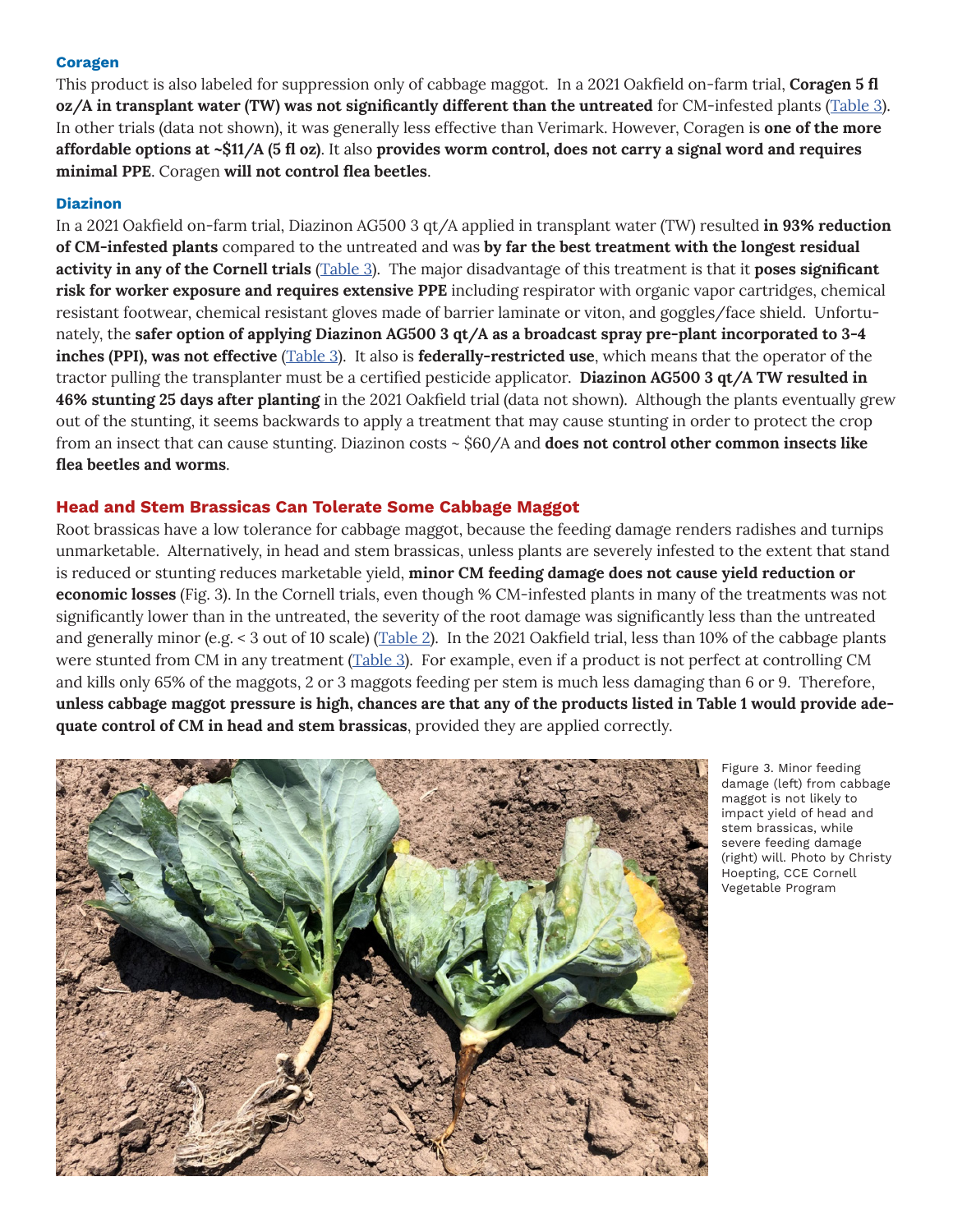#### **Target Treatment to the Base of the Plant, Just Below the Soil Line**

Cabbage maggot eggs are deposited at the base of the plant at the soil line. Once they hatch they begin feeding on the stem at the soil line and work their way down. In plug transplants, the majority of the cabbage maggots are found in the root ball. Therefore, it makes sense to target insecticide treatment to this area, which is why **tray drench applications that soak this area are the most effective**, followed by transplant water applications. **Directed sprays in a narrow band at the base of the plant that use high water volume are more effective than wider bands** or DS applications made with lower water volumes, which are all more effective than broadcast sprays. **Higher rates and multiple applications are more effective than lower rates and single applications.**

## **Protection Against Cabbage Maggot Most Critical from April through June**

CM flies begin to emerge from overwintering pupa in the soil in mid-April in New York, and continue to emerge for about 6 weeks until the end of May. The peak of spring emergence occurs in early May and coincides with full bloom of yellow rocket (*Barbarea vulgaris*). The flies mate and lay their eggs at the soil line at the stem of brassica seedlings. The eggs hatch within 3 days and maggots feed on the brassica stems for about 3 weeks before they pupate. First-generation CM flies emerge from pupae 2-4 weeks later beginning in late-May through the end of June with the peak flight occurring in mid-June, which coincides with full bloom of orange day lily (*Hemerocallis fulva*). **Although there are two more CM generations, they are much less favored by hot and dry summer conditions, and larger plants (stem diameter > pencil-sized) are much more tolerant to CM.** 

**It is recommended to consider applying protection beginning one week after initial fly emergence and continued until at least a week after peak flight activity, a total period of 2-4 weeks.** You can track CM emergence in your area using [NEWA](https://newa.cornell.edu/cabbage-maggot) and by paying attention to bloom of yellow rocket and orange day lily for overwintering and first CM generations, respectively. **Treatments applied at- or closely following planting can be augmented with additional DS applications of Mustang Maxx, Radiant, Coragen or Verimark to target peak emergence or extend residual control.**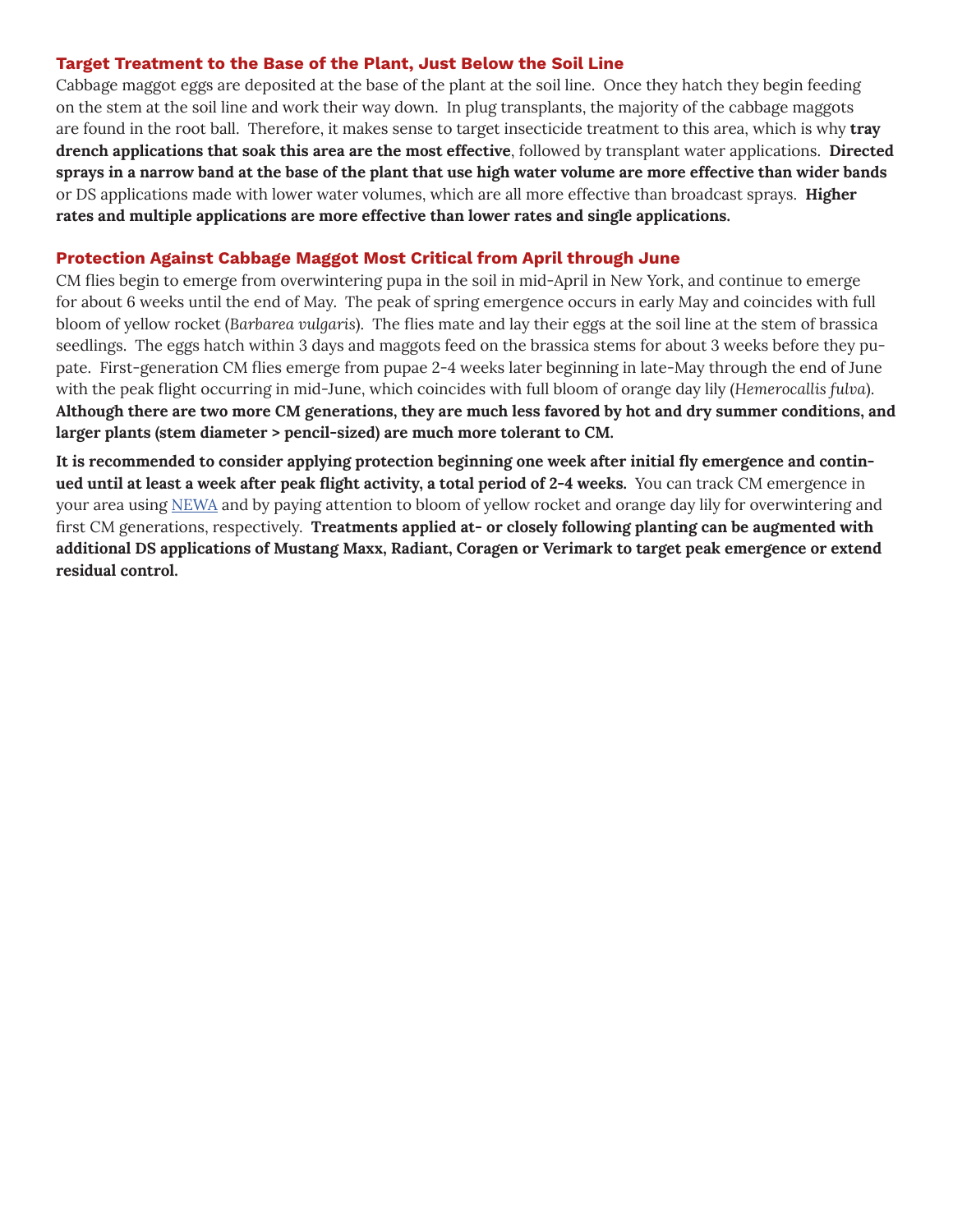<span id="page-4-0"></span>**Table 1. Roster of Insecticides Labeled in New York for Cabbage Maggot Control in Brassicas, 2022.**

| Product                                          | <b>Active</b><br>Ingredient | IRAC <sup>1</sup><br>Group | Rate                                                 | Appli-<br>cation<br>Method <sup>2</sup> | Crops<br>Labeled                                                                                              | <b>Relative Control</b><br>of Cabbage<br>$M$ aggot <sup>3</sup> | <b>Other Insect</b><br><b>Pests</b><br>Controlled <sup>4</sup> | <b>PROS</b>                                                                                                                            | <b>CONS</b>                                                                                                                                                                                                                  |
|--------------------------------------------------|-----------------------------|----------------------------|------------------------------------------------------|-----------------------------------------|---------------------------------------------------------------------------------------------------------------|-----------------------------------------------------------------|----------------------------------------------------------------|----------------------------------------------------------------------------------------------------------------------------------------|------------------------------------------------------------------------------------------------------------------------------------------------------------------------------------------------------------------------------|
| <b>Diazinon</b><br>AG500, 50W,<br>AG600 WBC      | diazinon                    | 1B                         | $2-3$ qt/A<br>$4-8$ fl<br>oz/50<br>gal TW<br>(AG500) | PPI, TW                                 | broccoli, Brus-<br>sels sprouts,<br>cabbage,<br>cauliflower /<br>broccoflower<br>and rutabagas<br>(PPI only). | <b>TW: Excellent</b><br><b>PPI: Poor</b>                        | Cutworms,<br>wireworms                                         | Long residual control                                                                                                                  | High risk for worker exposure - extensive PPE<br>required <sup>5</sup> .<br>Federally-restricted use <sup>6</sup> .<br>TW application can cause significant stunting <sup>7</sup> .                                          |
| Mustang<br><b>Maxx</b>                           | zeta-cyper-<br>methrin      | 3A                         | $3.2 - 4$ fl<br>oz/A                                 | <b>DS</b>                               | Radish, ruta-<br>baga, turnips <sup>8</sup>                                                                   | 4 apps - Good                                                   | Worms, thrips,<br>FB                                           | Affordable ( $\sim$ \$16/A for 4 x 4 fl oz)<br>Section 2(ee) label expansion for<br>head & stem brassicas has been<br>requested in NY. | Multiple applications required for effective control<br>(short residual).                                                                                                                                                    |
| Capture LRF,<br>Sniper LFR,<br><b>Ruckus LFR</b> | bifenthrin                  | 3A                         | $3.4 - 6.8$ fl<br>oz/A                               | IF, PRE,<br>PPI                         | Head & Stem<br>brassicas only                                                                                 | <b>Failed in Cornell</b><br>trials                              | Worms, thrips,<br>FB                                           |                                                                                                                                        | Coverage is critical, a.i. binds tightly to soil and<br>organic matter.                                                                                                                                                      |
| <b>Radiant SC</b>                                | spinetoram                  | 5                          | 5-10 fl oz                                           | <b>DS 100</b><br>gpa                    | Head & Stem<br>brassicas only                                                                                 | Moderate (labeled<br>as suppression<br>only)                    | Worms, thrips                                                  |                                                                                                                                        |                                                                                                                                                                                                                              |
| Coragen                                          | chloran-tra-<br>niliprolie  | 28                         | $3.5 - 7.5$<br>fl oz                                 | TW, IF,<br><b>DS</b>                    | Head & Stem<br>brassicas only                                                                                 | Poor-Moderate<br>(labeled as sup-<br>pression only)             | Worms                                                          | Affordable $(\sim $11/A (5 \text{ fl oz}))$<br>Minimum PPE requirements.                                                               | ---                                                                                                                                                                                                                          |
| Verimark                                         | cyan-tra-<br>niliprole      | 28                         | $10-13.5$ fl<br>oz/A                                 | TD, TW,<br>IF. DS                       | <b>ALL</b>                                                                                                    | <b>TD: Good</b><br><b>DS: Moderate</b>                          | Worms, FB                                                      | Excellent control of worms and FB.<br>Minimal PPE required.                                                                            | Tray drench application tricky.<br>Expensive, but control of other insects could offset<br>Iprice.<br>Plants must be planted within 72 h of treatment.<br>Rate per plant can vary widely depending on plant-<br>ing density. |

1 **IRAC**: **Insecticide Resistance Action Committee**. Active ingredients within an IRAC group have the same mode of action and cross-resistance may occur among them. Rotation among IRAC groups for resistance management is recommended.

2 **Application Method: PP**I: surface broadcast spray that is incorporated 3-4 inches pre-plant. TW: transplant water treatment. DS: directed spray at base of plant in 4-6 inch band, post-planting. IF: in-furrow at-planting application. **PRE**: applied with pre-emergent herbicides, broadcast surface application, not incorporated. **TD**: plug transplant tray drench.

3 Relative control ratings are based mostly on Cornell trials conducted by Zaman 2018-2021, and Hoepting & Nault, 2021.

4 **Worm** pests such as diamondback moth, imported cabbage worm, etc. **FB**: flea beetles.

5 PPE required for Diazinon includes a respirator with organic vapor cartridges, chemical resistant footware, chemical resistant gloves made of barrier laminate or viton, and goggles/face shield.

6 In NY, Federally-Restricted Use pesticides require that the applicator, which in the case of transplanting brassicas, would be the operator of the tractor pulling the transplanter, have their pesticide spray license or be supervised on-site within voice contact by a certified pesticide applicator.

7 Diazinon AG500 3 qt/A TW resulted in 46% stunting 25 days after planting in the on-farm trial in Oakfield (Hoepting & Nault, 2021). The label also cautions that TW application may cause stunting. Although the plants eventually grew out of the stunting, it seems backwards to apply a treatment that may cause stunting in order to protect the crop from an insect that can cause stunting.

8 Mustang Maxx is labeled on head and stem brassicas for other insect pests including worms, thrips and flea beetles. It is hoped that there will be a Section 2(ee) label expansion to include cabbage maggot on head & stem brassicas for Mustang Maxx and Hero (zeta-cypermethrin + bifenthrin) in time for the 2022 growing season.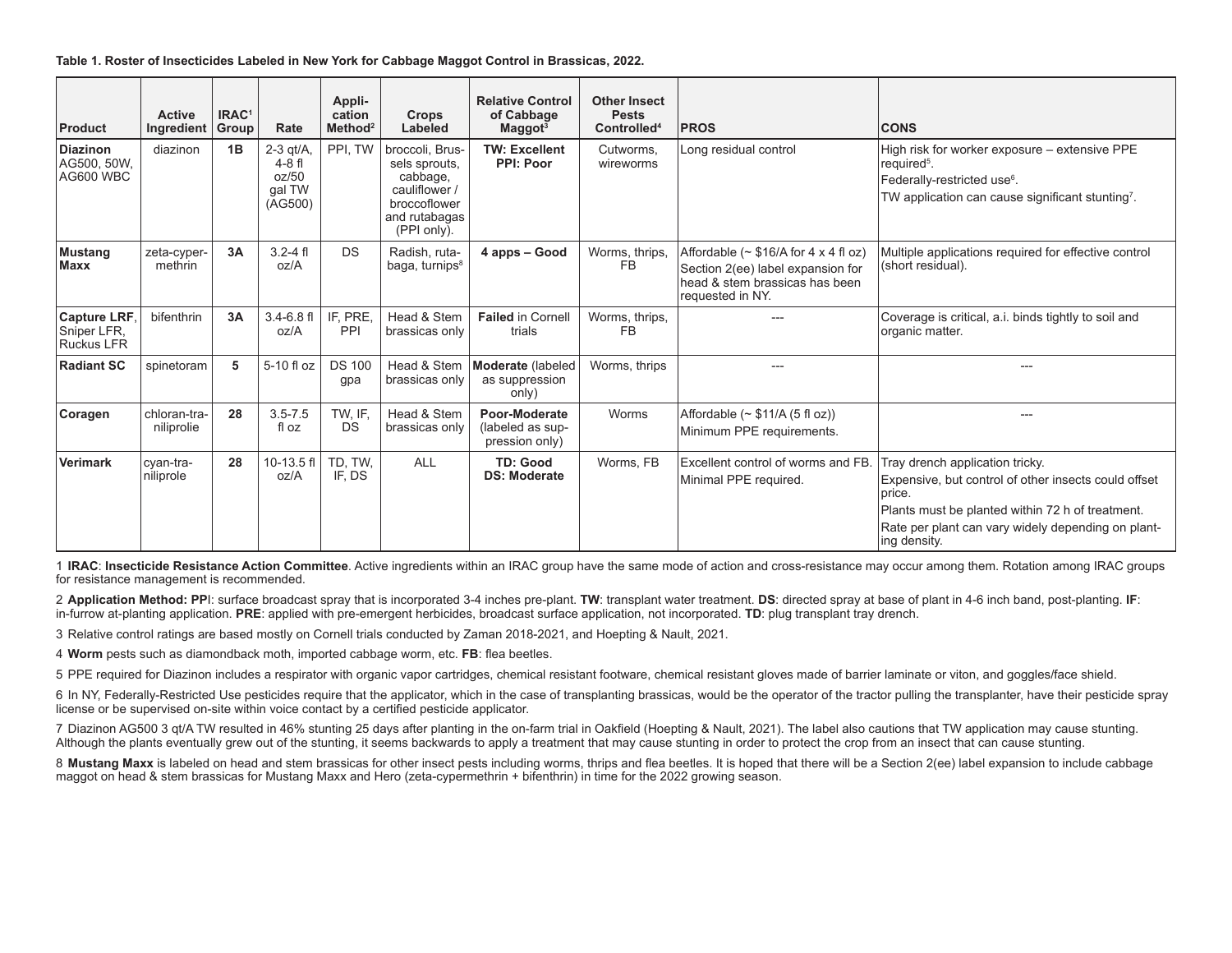<span id="page-5-0"></span>**Table 2. Evaluation of Select Insecticides for Control of Cabbage Maggot in Cabbage (c.v. Bravo) in Riverhead, NY (Long Island) in 2020 and 2021 (Zaman).**

| Year | Treatment, Rate and Application Type <sup>1</sup>                                                  | % Cabbage Maggot Infested Plants<br>(/20 plants/plot) | <b>Mean Cabbage Maggot Damage Severity Rating</b><br>$(Scale 0-10)^2$ |  |
|------|----------------------------------------------------------------------------------------------------|-------------------------------------------------------|-----------------------------------------------------------------------|--|
| 2020 | Nontreated Control                                                                                 | 91.3 a <sup>3</sup>                                   | 3.26 a                                                                |  |
|      | Lorsban 75WG 1.8 oz/1000 row feet                                                                  | 32.5 b (=64% control)                                 | $0.61 b (=81% control)$                                               |  |
|      | Verimark 13.5 fl oz/A TD $(= 0.0008$ fl oz/plant)<br>Fb. Verimark 13.5 fl oz/A DS 64 gpa - 14 days | 41.2 b (=55% control)                                 | $0.84 b (=74% control)$                                               |  |
|      | Radiant SC 10 fl oz/A DS 64 gpa                                                                    | 56.2 b $(= 38\% \text{ control})$                     | 1.22 b $(=63%$ control)                                               |  |
|      | p value ( $\alpha$ = 0.05)                                                                         | 0.0012                                                | 0.0002                                                                |  |
| 2021 | Nontreated Control                                                                                 | 57.5 a                                                | 1.15a                                                                 |  |
|      | Verimark 13.5 fl oz/A TD $(= 0.0008$ fl oz/plant)                                                  | $25.0 b (= 56\%$ control)                             | $0.46 b (= 60\%$ control)                                             |  |
|      | Mustang Maxx 4 fl oz/A DS x4 64 gpa                                                                | 15.8 b $(= 72\% \text{ control})$                     | $0.21 b (=82% control)$                                               |  |

1 **TD**: tray drench, applied with 1 pt of water over top of foliage, then "watered" in with another 1 pt of water per 200-cell tray. **DS**: directed spray at the base of the plant at-planting and again 3 more times every 7 days.

2 **Cabbage Maggot Damage Severity Rating Scale, 0-10**: 0 = no damage; 1-3 = minor damage that is not expected to affect yield; 4-7 = moderate damage that may affect yield slightly; 8-10 = severe damage that is expected to reduce yield

3 Numbers in a column followed by the same letter are not significantly different, Tukey's HSD test, p>0.05